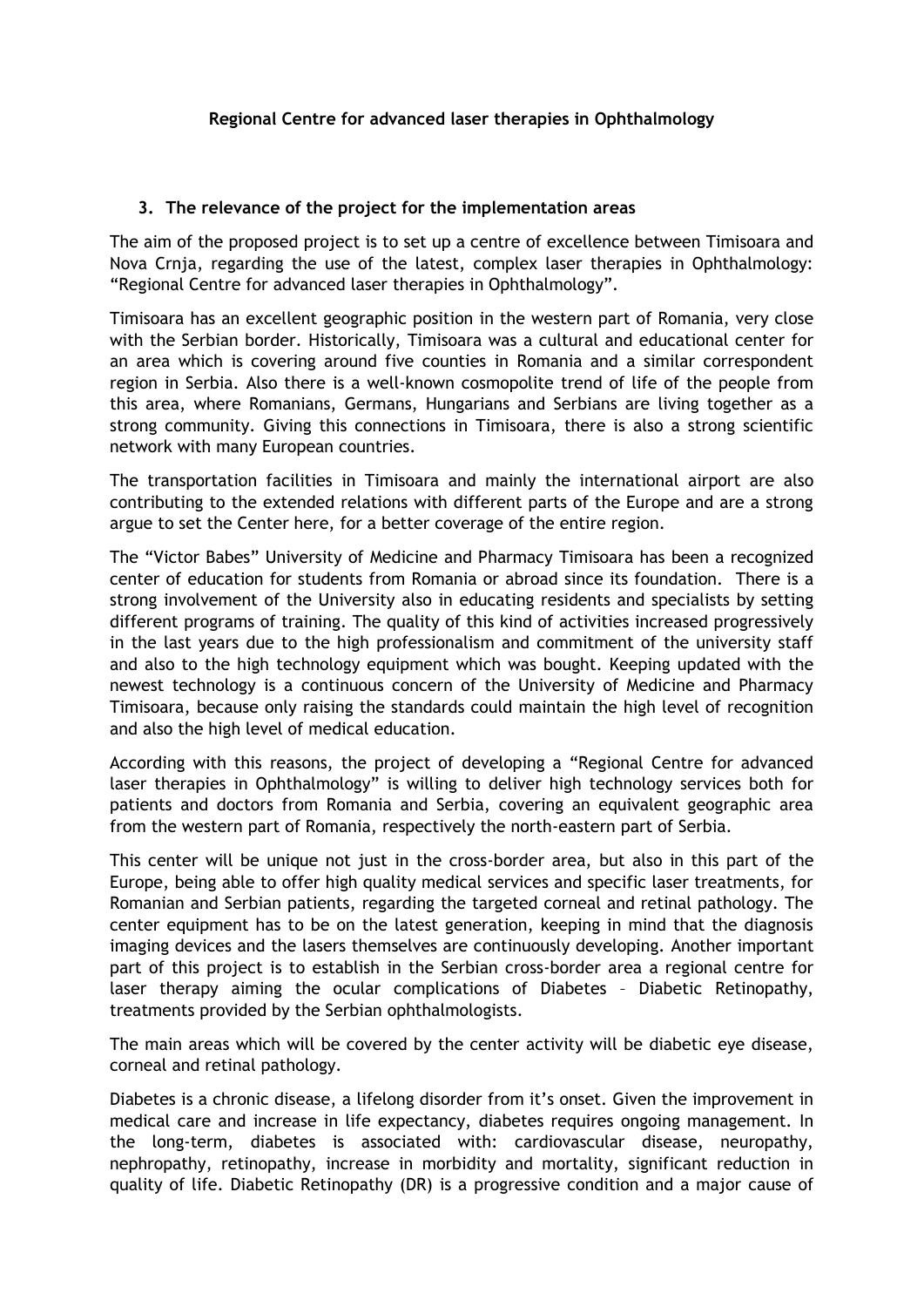permanent vision loss. Almost all patients with type 1 diabetes mellitus and ~60% of those with type 2 diabetes mellitus have retinopathy by the second decade after diagnosis. It is an important disease because: typically, it's the first microvascular complication, loss of visual function may be presenting diabetic symptom, most people with diabetes will eventually develop DR, diabetes patients are screened for DR at diagnosis and at regular intervals, screening programs could identify early the disease, when identified, DR can be managed to reduce the risk of loss of visual function. Diabetic Macular Edema (DME) is a common complication of both non-proliferative and proliferative diabetic retinopathy which affected the central vision. If untreated, DME can lead to severe visual impairment. All over the Europe there are around 54 milion diabetic patients, around 18 milion of them have diabetic retinopathy and 6 milion of this ones have diabetic macular edema. The incidence and prevalence of Diabetes in Romania and Serbia is much higher comparative with the central and northern part of the Europe. Probably the number of diabetic patients in the reference area is around 400 000. Speaking about the treatment of diabetes ocular complications there is no doubt that laser photocoagulation is the gold standard. The Diabetic Retinopathy Study (DRS) demonstrated a 50% reduction in severe visual loss in eyes with proliferative diabetic retinopathy (PDR) that had received pan retinal photocoagulation (PRP). In the Early Treatment Diabetic Retinopathy Study (ETDRS), focal/grid photocoagulation reduced the risk of moderate visual acuity loss for eyes with clinically significant diabetic macular edema by about 50%. There are may kinds of delivering the laser energy to the retina nowadays and the Center from Timisoara is willing to get involve in detecting and setting the best procedures and protocols for diabetic patients.

Other retinal pathologies which will be addressed by the Center are retinal vascular diseases like central and branch retinal artery or vein occlusions, central serous chorioretinopathies, ocular tumors and age-related macular degeneration. The prevalence of this diseases is around 2-3% in the general population. There are new laser procedures available to successfully treat them and the Center will manage the patients with these problems.

The corneal pathology consists mainly in refractive errors and corneal ectatic diseases. The diagnosis of this kind of pathology has the same importance as the treatment.

The distribution of refractive errors changes with age. Newborns average 3.00 D of hyperopia. This may increase slightly in the first few months, but then it declines toward an average of 1.00 D of hyperopia by 1 year of age. Fewer than 5% of infants have more than 3.00 D of hyperopia at age 1 year. Myopia typically appears between 6 and 12 years of age, and the mean rate of progression is approximately 0.50 D per year, based on studies of mostly Caucasian children. Astigmatism in children is commonly oriented with the steep axis vertical ("with the rule"). In olderadults, astigmatism oriented with the steep meridian horizontally is more common ("against the rule") and remains relatively stable in older adults. Individuals with high refractive errors are more likely to develop pathologic ocular changes over time. Highly myopic patients have an increased incidence of progressive elongation of the eye with progressive retinal thinning, peripheral retinal degeneration, retinal detachment, cataract and glaucoma. An increased risk of glaucoma and visual field defects with myopia has also been found. An increased risk of developing primary angle-closure glaucoma among individuals with hyperopia has been reported.

The major reasons for treating refractive errors are to improve a patient's visual acuity, visual function, and visual comfort. Other reasons for treatment include enhancing binocular vision (e.g., for driver safety), controlling strabismus (e.g., accommodative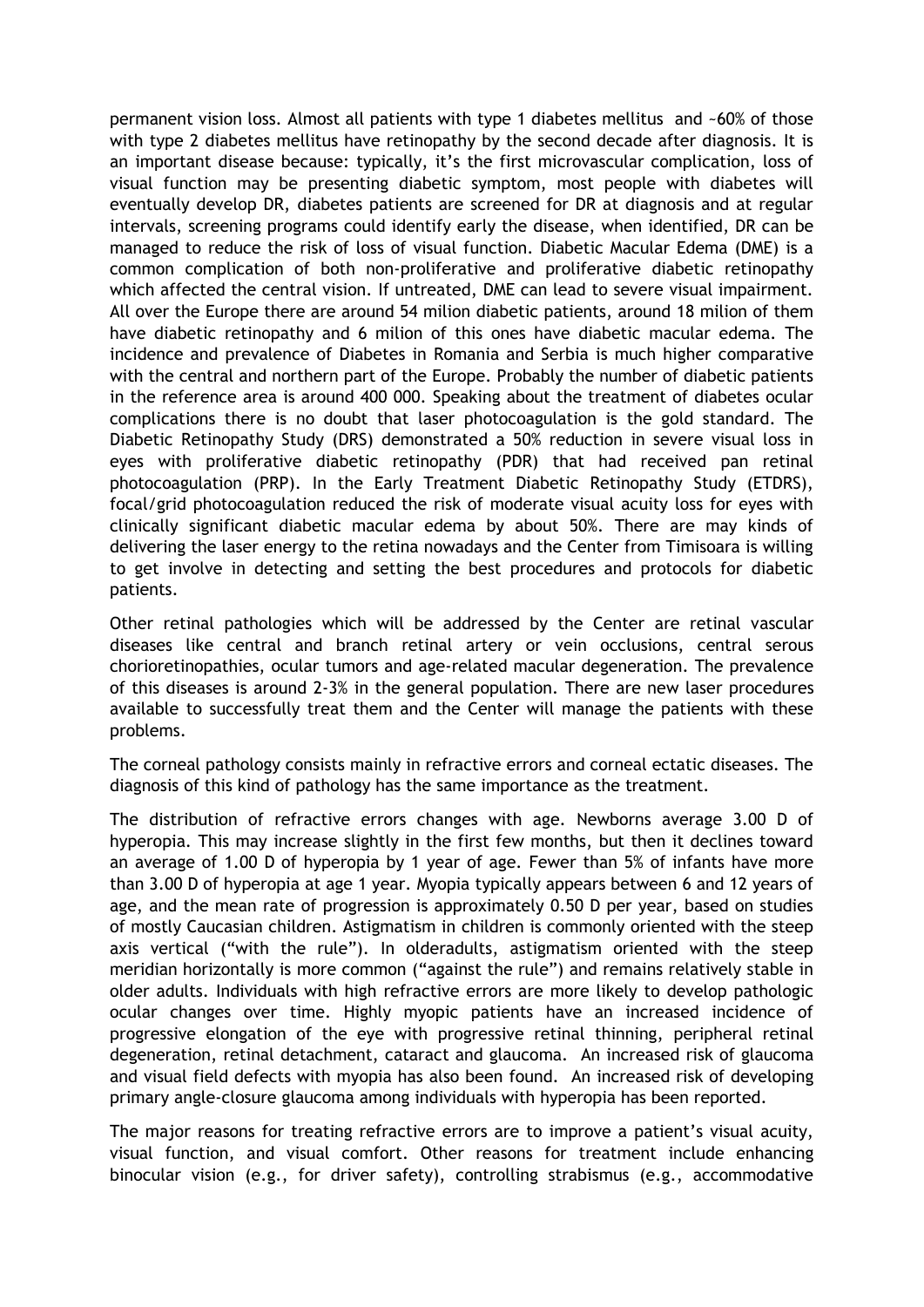esotropia), and, on a societal level, preventing economic productivity loss associated with uncorrected refractive error.

The main technical procedures for correcting the refractive errors are laser mediated. Nowadays the femtosecond lasers and the excimer ones working together in synergistic platforms are able to offer the best solutions for young people in distress induced by refractive errors. There are different techniques (PRK, FemtoLasik, Smile) and the Center is willing to identify the best procedures and protocols according in this field.

The corneal ectatic diseases like keratoconus and pellucida marginal degenerations represent mainly a diagnosis challenge, so the Center wants to get the newest imaging devices (corneal topographs, corneal tomographs, Placido discs combined with slit-lamp scanning devices or Scheimpflug cameras) in order to be able to refine the accuracy of the diagnosis of this diseases.Screening will be a very important component of the Center activities. Keratoconus is a degenerative, non-inflammatory condition of the cornea characterised by a progressive thinning of the central and paracentral stroma and by a conical thinning (or ectasia) of the corneal profile, resulting in an irregular myopic astigmatism. This deformation is a progressive condition that can evolve very rapidly or slowly over the years. It often affects both eyes (90-95% of cases), but as the onset may be different in different eyes, only one eye may be initially affected by the condition. The prevalence of this disease in the general population is approximately 1/2000. The progression of keratoconus is not, unfortunately, predictable and can evolve to the point of requiring a surgical solution. In these cases, which represent about 20% of the most severe forms of keratoconus, cornea transplantation becomes necessary (keratoplasty). There are different techniques available like corneal cross-linking, lamellar or penetrating keratoplasties femtosecond laser mediated. The Center wants to be able to offer the best therapeutical solutions for the patients with this pathologies.

The project is addressing also to the doctors from both countries (Romania and Serbia) by organizing specific training activities for the romanian and serbian ophthalmologists regarding the use of new laser therapies for corneal and retinal pathology (keratoconus, myopia, hypermetropia, astigmatism, diabetic retinopathy, central serous chorioretinopathy retinal vascular diseases and age-related macular degeneration), using the "train the trainers" concept. The training activities will also be covered by leading European specialists (from Germany, UK, Switzerland) in ophthalmic laser treatments. The "Regional Centre for advanced laser therapies in Ophthalmology" aims to become a reference centre also by issuing Certificates of Competency in the field of corneal refractive laser therapy, given the involvement of the main European opinion leaders and laser specialists in the project training activities and also through the planned partnership with the most important professional societies from Europe. The crossborder dissemination of the new medical services will be ensured also by Conferences and Workshops on both parts of the border, involving specialists and also patients and media representatives.

Developing a network of specialists in corneal pathology, retinal pathology and diabetic eye disease is a strong objective of this project. The continuous medical education for the selected doctors involved will be accomplished by scientific courses, wetlabs, drylabs, workshops, videoconferences, live surgeries and also by developing a webportal and medical guides for best practices in the field of corneal pathology, retinal pathology and diabetic eye disease. The webportal, as an infrastructure support, can serve as an educational device both for patients and doctors; telemedicine applications could be succesfully implemented to increase the diagnosis accuracy and to assure the accuracy of the surgical procedures.